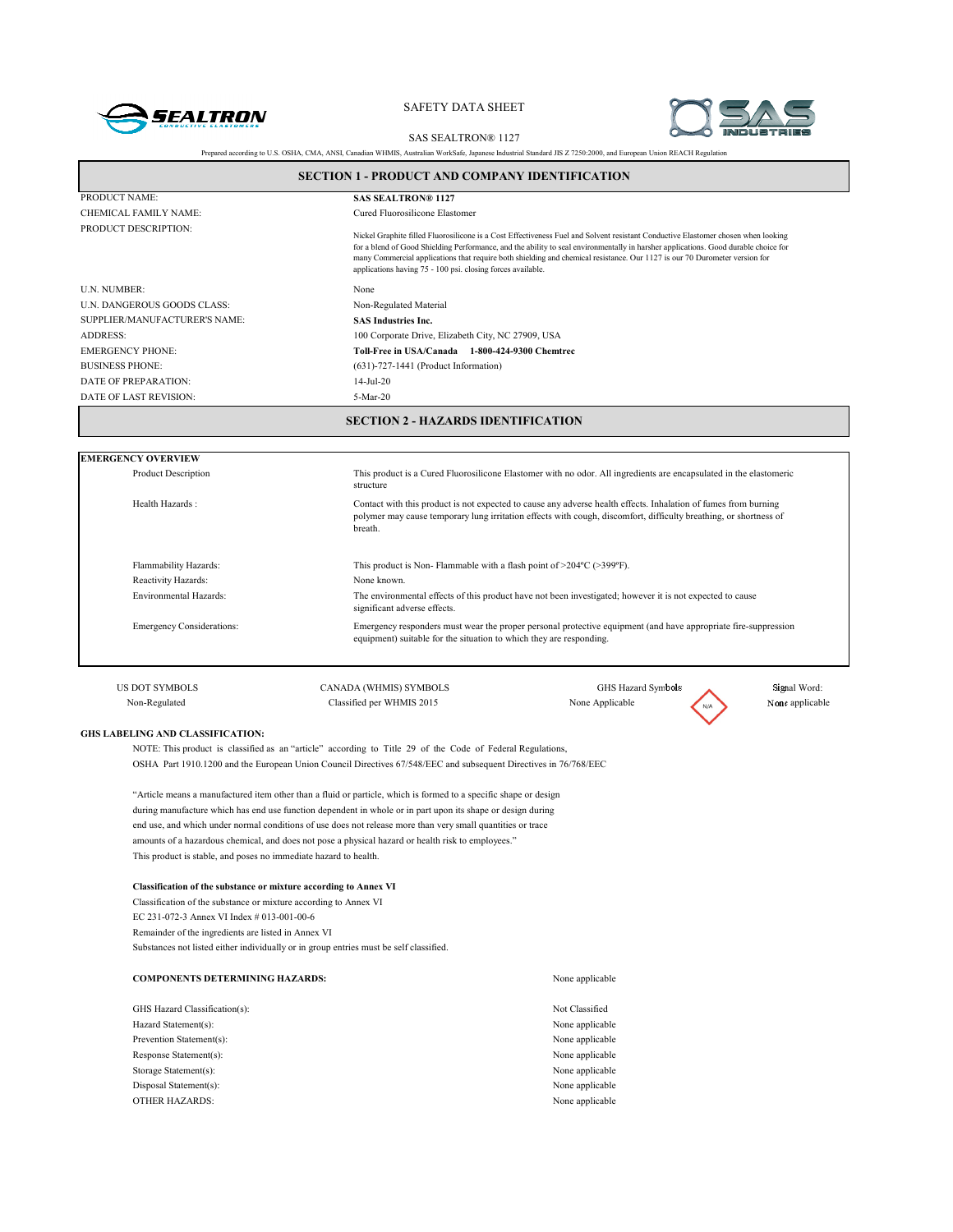



1

0

0

#### SAS SEALTRON® 1127

## **SECTION 3 - COMPOSITION and INFORMATION ON INGREDIENTS**

| <b>HAZARDOUS INGREDIENTS:</b>                                                                                                                               | CAS#                     | EINECS#                  | $ICSC \#$                | WT%         | <b>GHS CLASSIFICATION</b>                                             |
|-------------------------------------------------------------------------------------------------------------------------------------------------------------|--------------------------|--------------------------|--------------------------|-------------|-----------------------------------------------------------------------|
| Nickel Graphite                                                                                                                                             | Mixture                  | Not Listed               | Not Listed               | $55 - 70%$  | <b>NOT CLASSIFIED</b>                                                 |
| Nickel                                                                                                                                                      | 7440-02-0                | 231-111-4                | 0062                     | $35 - 90\%$ | SKIN SENS CAT 1, CARC. CAT 2, STOT RE<br>CAT 1, AQUATIC CHRONIC CAT 3 |
| Graphite                                                                                                                                                    | 7782-42-5                | 231-955-3                | 0893                     | $25 - 45%$  | <b>NOT CLASSFIIED</b>                                                 |
| Fluoropropyl-methylvinyl-siloxane                                                                                                                           | 63148-56-1               | $613 - 151 - 8$          | Not Listed               | $10 - 35\%$ | <b>AQUATIC CHRONIC CAT 2</b>                                          |
| Polytetrafluoroethylene                                                                                                                                     | $9002 - 84 - 0$          | 618-337-2                | Not Listed               | $1 - 3\%$   | <b>NOT CLASSIFIED</b>                                                 |
| $\overline{\phantom{a}}$                                                                                                                                    | $\overline{\phantom{a}}$ | $\overline{\phantom{a}}$ | $\overline{\phantom{a}}$ | ٠           | $\overline{\phantom{a}}$                                              |
| Balance of other ingredients are non-hazardous or less than 1% in concentration (or 0.1% for carcinogens, reproductive toxins, or respiratory sensitizers). |                          |                          |                          |             |                                                                       |

## **SECTION 4 - FIRST-AID MEASURES**

EYE CONTACT: If product enters the eyes, open eyes while under gentle running water for at least 15 minutes. Seek medical attention if irritation develops.

SKIN CONTACT: Wash skin thoroughly after handling. Seek medical attention if irritation develops and persists. Remove contaminated clothing.

INHALATION: If breathing becomes difficult, remove victim to fresh air. If necessary, use artificial respiration to support vital functions.

Seek medical attention if breathing dificulty continues.

INGESTION: If product is swallowed, call physician or poison control center for most current information. If professionaladvice is not available,

do not induce vomiting. Never induce vomiting or give diluents (milk or water) to someone who is unconscious, having convulsions, or who cannot swallow.

Seek medical advice. Take a copy of the label and/or SDS with the victim to the health professional.

MEDICAL CONDITIONS AGGRAVATED BY EXPOSURE: None known

RECOMMENDATIONS TO PHYSICIANS: Treat symptoms and reduce over-exposure.

## **SECTION 5 - FIRE-FIGHTING MEASURES**

## **FLAMMABLE LIMITS (in air by volume, %): Lower (LEL): Not Applicable Upper (UEL): Not Applicable**

|                                                                                                              | FIRE EXTINGUISHING MATERIALS:               | As appropriate for surrounding fire condition. Carbon dioxide, foam, dry |                                                                                |              |             |  |
|--------------------------------------------------------------------------------------------------------------|---------------------------------------------|--------------------------------------------------------------------------|--------------------------------------------------------------------------------|--------------|-------------|--|
|                                                                                                              |                                             | chemical, halon, water spray, sand, limestone powder.                    |                                                                                |              |             |  |
|                                                                                                              | UNUSUAL FIRE AND EXPLOSION                  | This product is non-flammable with no known explosion hazards.           |                                                                                |              |             |  |
|                                                                                                              | <b>HAZARDS:</b>                             |                                                                          |                                                                                |              |             |  |
|                                                                                                              | Explosion Sensitivity to Mechanical Impact: | Not Sensitive.                                                           |                                                                                |              |             |  |
|                                                                                                              | Explosion Sensitivity to Static Discharge:  | Not Sensitive.                                                           |                                                                                |              |             |  |
| Incipient fire responders should wear eye protection. Structural<br><b>SPECIAL FIRE-FIGHTING PROCEDURES:</b> |                                             |                                                                          |                                                                                |              |             |  |
|                                                                                                              |                                             |                                                                          | firefighters must wear Self-Contained Breathing Apparatus and full             |              |             |  |
|                                                                                                              |                                             |                                                                          | protective equipment. Isolate materials not yet involved in the fire and       |              |             |  |
|                                                                                                              |                                             |                                                                          | protect personnel. Move containers from fire area if this can be done          |              |             |  |
|                                                                                                              |                                             |                                                                          | without risk; otherwise, cool with carefully applied water spray. If possible, |              |             |  |
|                                                                                                              |                                             |                                                                          | prevent runoff water from entering storm drains, bodies of water, or other     |              |             |  |
|                                                                                                              | NFPA RATING SYSTEM                          | environmentally sensitive areas.                                         |                                                                                |              |             |  |
|                                                                                                              |                                             |                                                                          | <b>HAZARDOUS MATERIAL IDENTIFICATION SYSTEM</b>                                |              |             |  |
| <b>HEALTH</b><br><b>REACTIVITY</b>                                                                           |                                             |                                                                          | <b>HEALTH HAZARD (BLUE)</b>                                                    |              |             |  |
|                                                                                                              |                                             | <b>FLAMMABILITY HAZARD (RED)</b>                                         |                                                                                |              |             |  |
|                                                                                                              |                                             | PHYSICAL HAZARD (YELLOW)                                                 |                                                                                |              |             |  |
|                                                                                                              | <b>OTHER</b>                                |                                                                          |                                                                                |              |             |  |
|                                                                                                              |                                             | PROTECTIVE EQUIPMENT                                                     |                                                                                |              |             |  |
|                                                                                                              |                                             | <b>EYES</b>                                                              | <b>RESPIRATORY</b>                                                             | <b>HANDS</b> | <b>BODY</b> |  |



For Routine Industrial Use and Handling Applications

Hazard Scale: 0 = Minimal 1 = Slight 2 = Moderate 3 = Serious 4 = Severe \* = Chronic hazard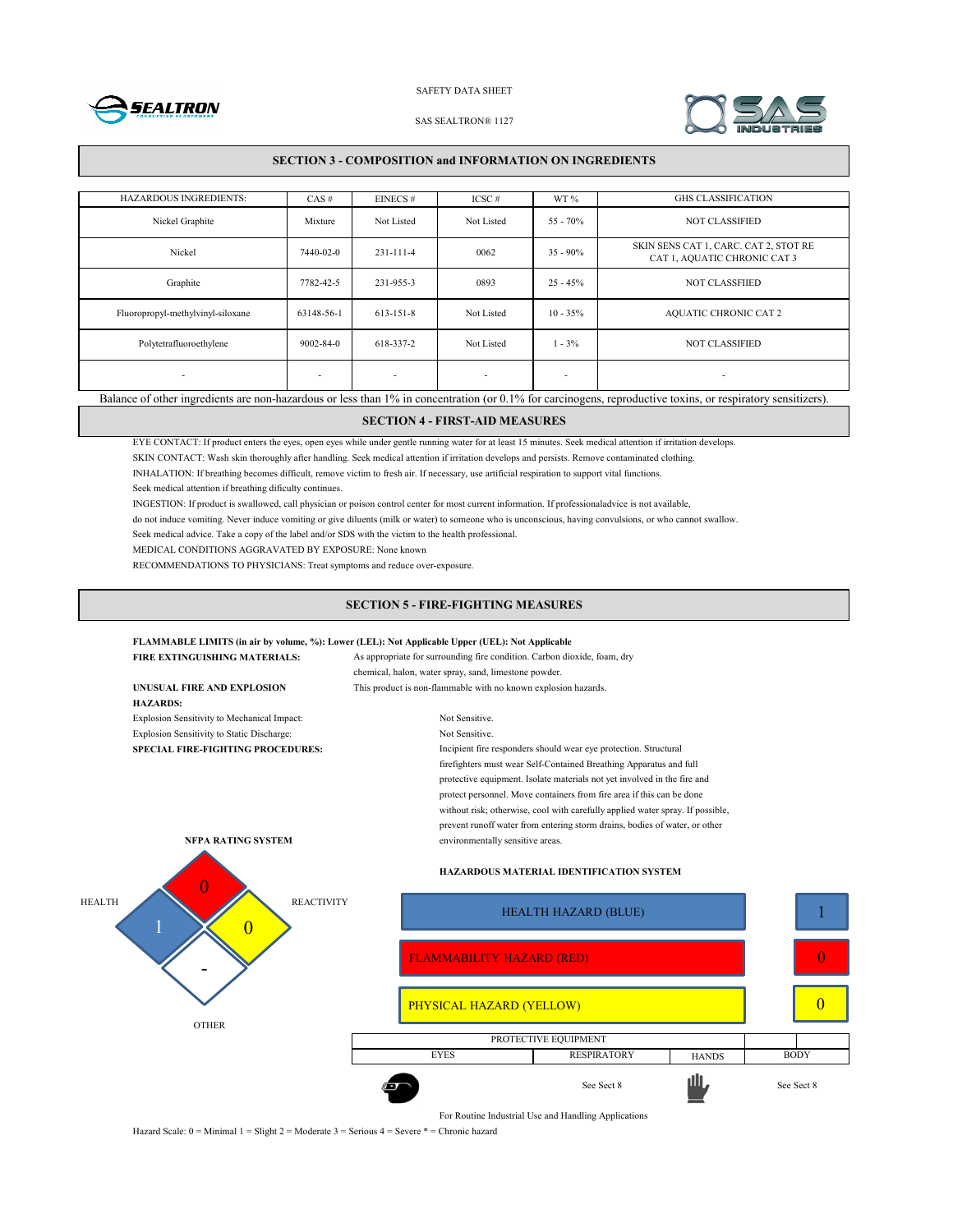

SAS SEALTRON® 1127



## **SECTION 6 - ACCIDENTAL RELEASE MEASURES**

PERSONAL PRECAUTIONS, PROTECTIVE EQUIPMENT AND EMERGENCY PROCEDURES: Wear suitable protective clothing, gloves and eye/face protection. Evacuate personnel to safe areas. Do not touch or walk through spilled material.

ENVIRONMENTAL PRECAUTIONS: Construct a dike to prevent spreading. Runoff from fire control or dilution water may cause pollution. Spills may be reportable to the National Response Center (800-424-8802) and to state and/or local agencies.

SPILL AND LEAK RESPONSE: Pick-up spilled article for re-use, recycling or disposal. This product contains Silver and Aluminum and must be disposed of properly.

Dispose of in accordance with U.S. Federal, State, and local hazardous waste disposal regulations and those of Canada and its Provinces, those of Australia, Japan and EU Member States (see Section 13, Disposal Considerations)

## **SECTION 7 - HANDLING and STORAGE**

PRECAUTIONS FOR SAFE HANDLING: Wash thoroughly after handling this product. STORAGE AND HANDLING PRACTICES: Store in a cool, dry well-ventilated area below 115ºF. Protect from physical damage.

**SPECIFIC USES:**

.

Nickel Graphite filled Fluorosilicone is a Cost Effectiveness Fuel and Solvent resistant Conductive Elastomer chosen when looking for a blend of Good Shielding Performance, and the ability to seal environmentally in harsher applications. Good durable choice for many Commercial applications that require both shielding and chemical resistance. Our 1127 is our 70 Durometer version for applications having 75 - 100 psi. closing forces available.

### **SECTION 8 - EXPOSURE CONTROLS - PERSONAL PROTECTION**

## **EXPOSURE LIMITS/GUIDELINES:**

| Chemical Name | $CAS \#$       | ACGIH TWA            | <b>OSHA TWA</b>          | WEEL                    |
|---------------|----------------|----------------------|--------------------------|-------------------------|
| Nickel        | 7440-02-0      | $1.5 \text{ mg/m}^3$ | $1.0 \text{ mg/m}^3$     | $1.0$ mg/m <sup>3</sup> |
| Graphite      | 7782-42-5      | $2.0 \text{ mg/m}^3$ | $15 \text{ mg/m}^3$      | $2.0 \text{ mg/m}^3$    |
| ۰             | $\blacksquare$ | -                    | $\overline{\phantom{a}}$ | $\blacksquare$          |

Currently, International exposure limits are not established for the components of this product. Please check with competent authority in each country for the most recent limits in place.

VENTILATION AND ENGINEERING CONTROLS: Use with adequate ventilation to ensure exposure levels are maintained below the limits provided above. Use local exhaust ventilation to control airborne vapor. Ensure eyewash/safety shower stations are available near areas where this product is used.

The following information on appropriate Personal Protective Equipment is provided to assist employers in complying with OSHA regulations found in 29 CFR Subpart I (beginning at 1910.132) or equivalent standard of Canada, or standards of EU member states (including EN 149 for respiratory PPE, and EN 166 for face/eye protection), and those of Japan. Please reference applicable regulations and standards for relevant details.

RESPIRATORY PROTECTION: Not normally required with this product. Maintain airborne contaminant concentrations below guidelines listed above, if applicable. If necessary, use only respiratory protection authorized in the U.S. Federal OSHA Respiratory Protection Standard (29 CFR 1910.134), equivalent U.S. State standards, Canadian CSA Standard Z94.4-93, the European Standard EN149, or EU member states.

EYE PROTECTION: Safety glasses or chemical goggles as appropriate to prevent eye contact.

If necessary, refer to U.S. OSHA 29 CFR 1910.133 or appropriate Canadian Standards

SKIN PROTECTION: Use chemical resistant gloves to prevent skin contact. If necessary, refer to U.S. OSHA 29 CFR 1910.138 or appropriate Standards of Canada or appropriate Standards of the EU, Australian Standards, or relevant Japanese Standards.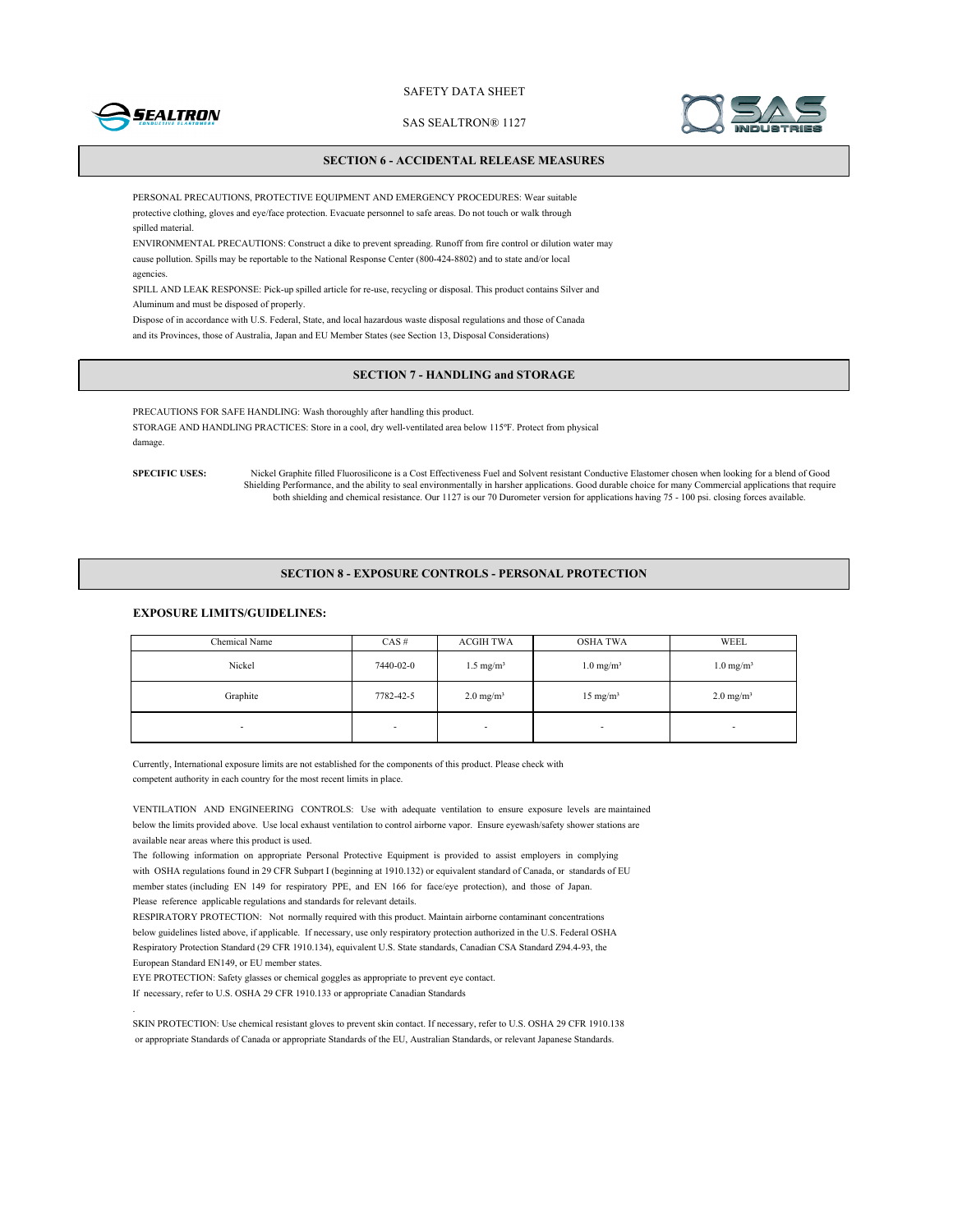

#### SAS SEALTRON® 1127



#### **SECTION 9 - PHYSICAL AND CHEMICAL PROPERTIES**

**PHYSICAL STATE:** Solid **APPEARANCE & ODOR:** Dark Grey with no odor **ODOR THRESHOLD (PPM):** None **FLASH POINT:** >204°C (>399°F) **FLAMMABLE LIMITS (in air by volume, %):** Lower (LEL): Not Applicable Upper (UEL): Not Applicable **AUTOIGNITION TEMPERATURE:** Not Applicable **VAPOR PRESSURE (mmHg):** Not Available **DENSITY:** Not Available **EVAPORATION RATE (nBuAc = 1):** Not Available **BOILING POINT (C°):** Not Available **FREEZING POINT (C°):** Not Available **pH:** Not Available **SPECIFIC GRAVITY 20°C: (WATER =1):** Not Available **SOLUBILITY IN WATER (%):** Non-Soluble **VISCOSITY:** Not Available **EXPLOSIVE PROPERTIES:** Not Available **OXIDISING PROPERTIES:** Not Available

**SECTION 10 - STABILITY AND REACTIVITY**

**REACTIVITY:**<br> **REACTIVITY:**<br> **Product is stable STABILITY:** Product is stable<br>DECOMPOSITION PRODUCTS: When heated to when heated to a stable **MATERIALS WITH WHICH SUBSTANCE IS INCOMPATIBLE:**<br> **HAZARDOUS POLYMERIZATION:** Will not occur. **HAZARDOUS POLYMERIZATION:** Will not occur.<br> **CONDITIONS TO AVOID:** Heat and open flame **CONDITIONS TO AVOID:** 

When heated to decomposition this product produces obnoxious and toxic fumes None known

## **SECTION 11 - TOXICOLOGICAL INFORMATION**

**TOXICITY DATA: Toxicity data is not available for this product:** No LD50 Data Available

Acute toxicity Skin corrosion / irritation Serious eye damage / irritation Respiratory or skin sensitization Germ cell mutagenicity Carcinogenicity

Reproductive toxicity STOT-single exposure STOT-repeated exposure Aspiration hazard

Based on available data, the classification criteria are not met Based on available data, the classification criteria are not met Based on available data, the classification criteria are not met Based on available data, the classification criteria are not met Based on available data, the classification criteria are not met Based on available data, the classification criteria are not met Based on available data, the classification criteria are not met Based on available data, the classification criteria are not met Based on available data, the classification criteria are not met Based on available data, the classification criteria are not met

**SUSPECTED CANCER AGENT:** None of the ingredients are found on the following lists: FEDERAL OSHA Z LIST, NTP, CAL/OSHA, IARC and therefore is not considered to be, nor suspected to be a cancer-causing agent by these agencies. **IRRITANCY OF PRODUCT:** Contact with this product may be irritating to exposed skin and eyes.<br>**SENSITIZATION OF PRODUCT:** This product is not considered a skin sensitizer. **SENSITIZATION OF PRODUCT:**<br> **REPRODUCTIVE TOXICITY INFORMATION:** No information concerning the effects of this m No information concerning the effects of this product and its components on the human reproductive system.

## **SECTION 12 - ECOLOGICAL INFORMATION**

**ALL WORK PRACTICES MUST BE AIMED AT ELIMINATING ENVIRONMENTAL CONTAMINATION.**

TOXICITY: No specific data available on this product.

PERSISTENCE AND DEGRADABILITY: No specific data available on this product.

BIOACCUMULATIVE POTENTIAL: No specific data available on this product.

MOBILITY IN SOIL: No specific data available on this product.

RESULTS OF PBT AND vPvB ASSESSMENT: No specific data available on this product.

OTHER ADVERSE EFFECTS: No specific data available on this product.

WATER ENDANGERMENT CLASS: May be water endangering in accordance with EU Guideline 91/155-EWG. Do not allow

product to reach ground water, water course or sewage system. At present there are no ecotoxicological assessments for this product.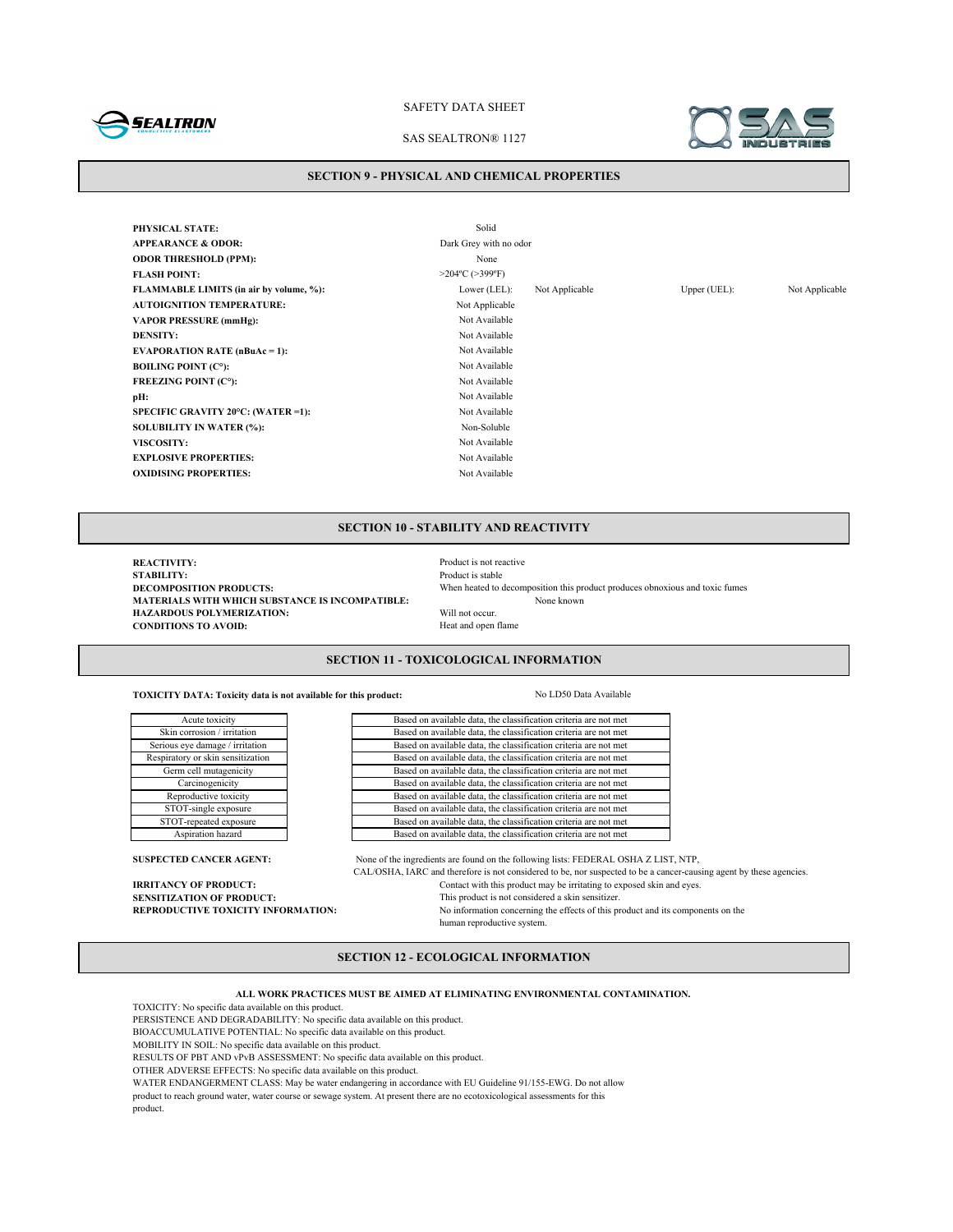



SAS SEALTRON® 1127

#### **SECTION 13 - DISPOSAL CONSIDERATIONS**

PREPARING WASTES FOR DISPOSAL: Waste disposal must be in accordance with appropriate Federal, State, and local regulations, those of Canada, Australia, EU Member States and Japan. RCRA WASTE CODE: None known EU WASTE CODE: None known

## **SECTION 14 - TRANSPORTATION INFORMATION**

## US DOT; IATA; IMO; ADR:

THIS PRODUCT IS NOT CLASSIFIED AS DANGEROUS GOODS AS DEFINED BY 49 CFR 172.101 BY THE U.S. DEPARTMENT OF TRANSPORTATION.

PROPER SHIPPING NAME: Non-Regulated Material HAZARD CLASS NUMBER and DESCRIPTION: None UN IDENTIFICATION NUMBER: None PACKING GROUP: None DOT LABEL(S) REQUIRED: None NORTH AMERICAN EMERGENCY RESPONSE GUIDEBOOK NUMBER (2016): None MARINE POLLUTANT: This product does not contain ingredients that are classified by the DOT as a Marine Pollutant (as defined by 49 CFR 172.101, Appendix B)

TRANSPORT CANADA, TRANSPORTATION OF DANGEROUS GOODS REGULATIONS: This product is not classified as Dangerous Goods, per regulations of Transport Canada. INTERNATIONAL AIR TRANSPORT ASSOCIATION (IATA): This product is not classified as Dangerous Goods, by rules of IATA: INTERNATIONAL MARITIME ORGANIZATION (IMO) DESIGNATION: This product is not classified as Dangerous Goods by the International Maritime Organization. EUROPEAN AGREEMENT CONCERNING THE INTERNATIONAL CARRIAGE OF DANGEROUS GOODS BY ROAD (ADR):

This product is not classified by the United Nations Economic Commission for Europe to be dangerous goods.

#### **SECTION 15 - REGULATORY INFORMATION**

#### **UNITED STATES REGULATIONS**

SARA REPORTING REQUIREMENTS: This product is subject to the reporting requirements of Sections 302, 304 and 313 of Title III of the Superfund Amendments and Reauthorization Act., as follows: None

TSCA: All components in this product are listed on the US Toxic Substances Control Act (TSCA) inventory of chemicals.<br>
SARA 311/312: Acute Health: No Fire: No Reactivity SARA 311/312: Acute Health: No Chronic Health: No Fire: No Reactivity: No

U.S. SARA THRESHOLD PLANNING QUANTITY:

The default Federal SDS submission and inventory requir There are no specific Threshold Planning Quantities for this product.

U.S. CERCLA REPORTABLE QUANTITY (RQ): None

CALIFORNIA SAFE DRINKING WATER AND TOXIC ENFORCEMENT ACT (PROPOSITION 65):

| $\cdots$<br>Name<br><b>hamical</b> | $\sim$<br><b>.</b> | California Prop. 65 |
|------------------------------------|--------------------|---------------------|
| - - -<br>Nickel                    | $7440 - 02 - 0$    | areinogen           |
|                                    |                    | -                   |

CANADIAN REGULATIONS:

CANADIAN DSL/NDSL INVENTORY STATUS: All of the components of this product are on the DSL Inventory

CANADIAN ENVIRONMENTAL PROTECTION ACT (CEPA) PRIORITIES SUBSTANCES LISTS: No component of this

product is on the CEPA First Priorities Substance Lists.

CANADIAN WHMIS CLASSIFICATION and SYMBOLS: Classified per WHMIS 2015.

EUROPEAN ECONOMIC COMMUNITY INFORMATION:

EU LABELING AND CLASSIFICATION:

Classification of the mixture according to Regulation (EC) No 1272/2008. See section 2 for details.

AUSTRALIAN INFORMATION FOR PRODUCT:

AUSTRALIAN INVENTORY OF CHEMICAL SUBSTANCES (AICS) STATUS: All components of this product are listed on the AICS.

STANDARD FOR THE UNIFORM SCHEDULING OF DRUGS AND POISONS: Not applicable.

JAPANESE INFORMATION FOR PRODUCT:

JAPAN INDUSTRIAL SAFETY AND HEALTH LAW: This product has been classified per the Japan Industrial Safety and Health Law. See Section 2 for the GHS Classification.

INTERNATIONAL CHEMICAL INVENTORIES:

Listing of the components on individual country Chemical Inventories is as follows:

| $\ldots$ . The component on manifestive country $\ldots$            |                                  |
|---------------------------------------------------------------------|----------------------------------|
| Asia-Pac:                                                           | All ingredients Listed or Exempt |
| Australian Inventory of Chemical Substances (AICS):                 | All ingredients Listed or Exempt |
| Korean Existing Chemicals List (ECL):                               | All ingredients Listed or Exempt |
| Japanese Existing National Inventory of Chemical Substances (ENCS): | All ingredients Listed or Exempt |
| Philippines Inventory if Chemicals and Chemical Substances (PICCS): | All ingredients Listed or Exempt |
| Swiss Giftliste List of Toxic Substances:                           | All ingredients Listed or Exempt |
| U.S. TSCA:                                                          | All ingredients Listed or Exempt |
|                                                                     |                                  |